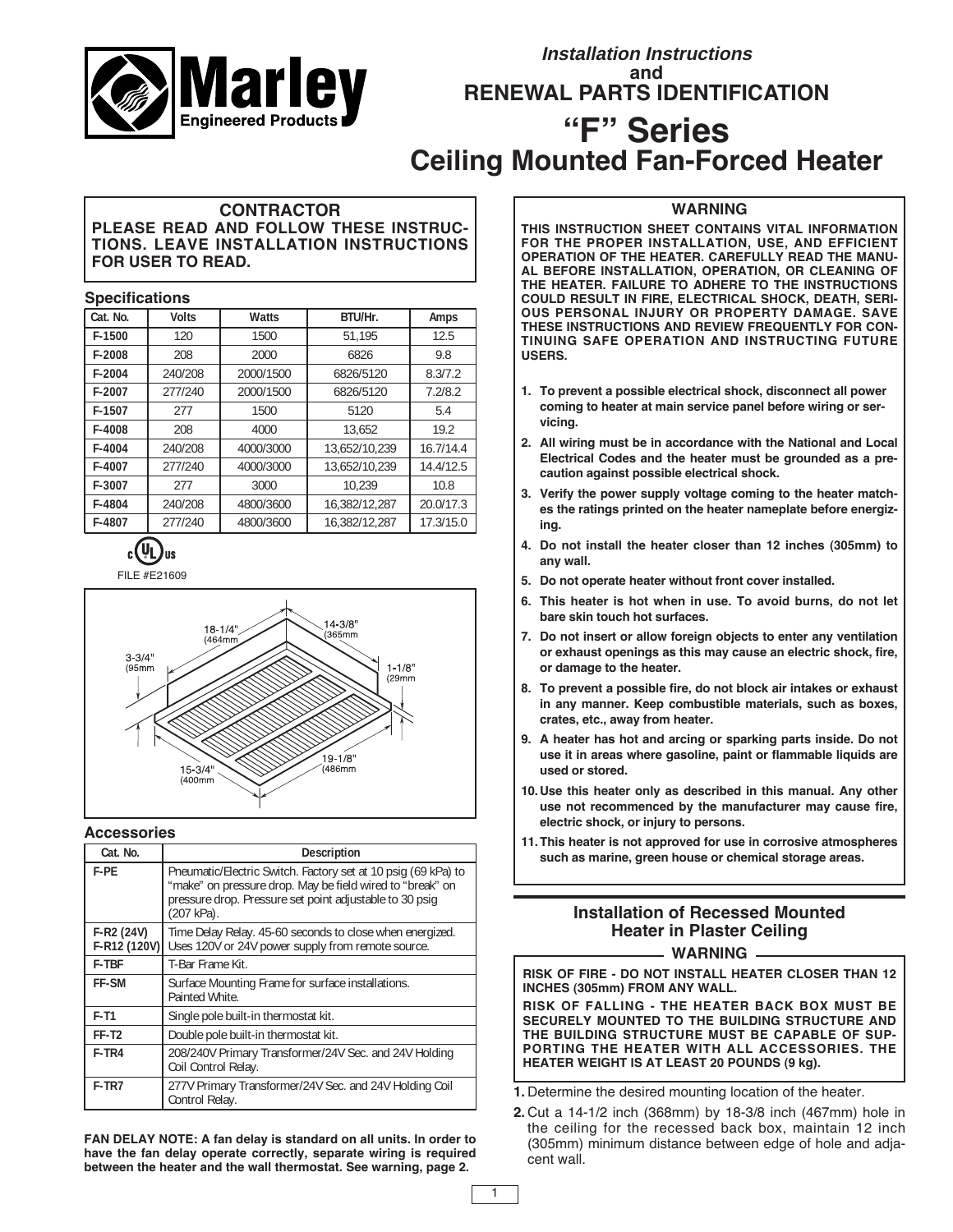- **3.**Bring the power supply cable to the heater location providing at least 12 inches (305mm) of cable for wiring.
- **4.** Remove front cover and heater assembly from carton.

**NOTE: Screws to mount the front cover are packed separately in an envelope. The kit contains four standard cross recess screws and four spanner head screws in case tamper resistance is required.**

- **5.** Remove the heater assembly and disconnect switch assembly from the back box.
- **6.** Remove the desired knockout from the back box in the area behind the disconnect switch, install cable clamp and bring power supply cable into box leaving at least six inches of cable in box for wiring.
- **7.** Fit heater back box into hole in ceiling and secure in position using mounting holes in side of back box with four fasteners (not provided). See WARNING at beginning of this section.
- **8.** If there are any accessories to be installed with this heater, these should be installed at this time. Refer to the instructions provided with the accessories.
- **9.** Remove the wiring compartment cover from heater assembly by removing two screws. Mount the heater to the back box using four screws previously removed in step 5.
- **10.** Attach the supply ground conductor to the green colored screw in the heater back box.
- **11.** Connect the power supply lead wires to the blue colored lead wires on the disconnect switch using appropriately sized wire connectors. See Wiring Diagram, Figure 1.



#### **WARNING**

**TO REDUCE RISK OF FIRE OR PERMANENT DAMAGE TO HEATER, THERMOSTAT MUST NOT CUT POWER TO FAN. THERMOSTAT MUST BE WIRED AS SHOWN IN WIRING DIA-GRAM SO THAT IT CYCLES HEATING ELEMENTS ONLY.**

- **12.** Feed the heater (or accessory if provided) lead wires through the smooth hole in the disconnect switch bracket and connect these leads to the black colored lead wires from the disconnect switch using appropriately sized wire connectors.
- **13.** Carefully bundle lead wires under disconnect switch bracket and secure bracket to back box using two screws removed in step 5.
- **14.** Install the wiring compartment cover removed in step 9. Push the disconnect switch to the "ON" position.
- **15.** Install the front cover using the four standard cross recess or the spanner tamper resistant screws provided with the heater.

# **Installation of Heater Using the Cat. No. F-SM Surface Mounting Frame**

#### **WARNING**

**RISK OF FIRE - DO NOT INSTALL HEATER CLOSER THAN 12 INCHES (305mm) FROM ANY WALL.**

**RISK OF FALLING - THE HEATER BACK BOX MUST BE SECURELY MOUNTED TO THE BUILDING STRUCTURE AND THE BUILDING STRUCTURE MUST BE CAPABLE OF SUP-PORTING THE HEATER WITH ALL ACCESSORIES. THE HEATER WEIGHT IS AT LEAST 20 POUNDS (9 kg).**

- **1.** Determine the desired location for the heater.
- **2.** Follow steps 3, 4, 5, and 6 of the "Installation of Recessed Mounted Heater in Plaster Ceiling" instructions.

#### **NOTE: The power supply cable must be routed between the heater back box and the surface mounting frame.**

- **3.** Mount the back box to the ceiling using mounting holes in the back of the back box and four fasteners (not provided). See WARNING above.
- **4.** Fit the Cat. No. F-SM Surface Mounting Frame over the back box and secure in place with the two screws provided in kit.
- **5.** Complete the installation by following steps 8 through 15 of the "Installation of Recessed Mounted Heater in Plaster Ceiling" instructions.

#### **WARNING**

**RISK OF FIRE - DO NOT INSTALL HEATER CLOSER THAN 12 INCHES (305mm) FROM ANY WALL.**

**RISK OF FALLING - THE HEATER BACK BOX MUST BE SECURELY MOUNTED TO THE BUILDING STRUCTURE AND THE BUILDING STRUCTURE MUST BE CAPABLE OF SUP-PORTING THE HEATER WITH ALL ACCESSORIES. THE HEATER WEIGHT IS AT LEAST 20 POUNDS (9 kg).**

## **Installation of Heater in T-Bar Ceiling Using the Cat. No. F-TBF Kit**

- **1.** Determine the desired location for the heater.
- **2.** Remove heater from carton, remove front cover, heater assembly and disconnect switch from back box as described in steps 4 and 5 of the "Installation of Recessed Mounted Heater in Plaster Ceiling" instructions.
- **3.** Mount the heater back box to the F-TBF kit frame using the four screws provided with kit. See Figure 2.



- **4.**Place the F-TBF frame with heater back box installed in ceiling framing and secure in position. Secure the frame to the building structure as necessary using appropriate wire to prevent the heater and frame from falling.
- **5.**Bring power supply cable to heater location, remove the desired knockout in back box and install cable using an appropriate cable clamp, leaving at least six inches (150mm) of wire in box for connections.

#### **NOTE: Power supply cable must enter back box in location behind the disconnect switch assembly.**

**6.** Complete the installation by following steps 8 through 15 of the "Installation of Recessed Mounted Heater in Plaster Ceiling" instructions.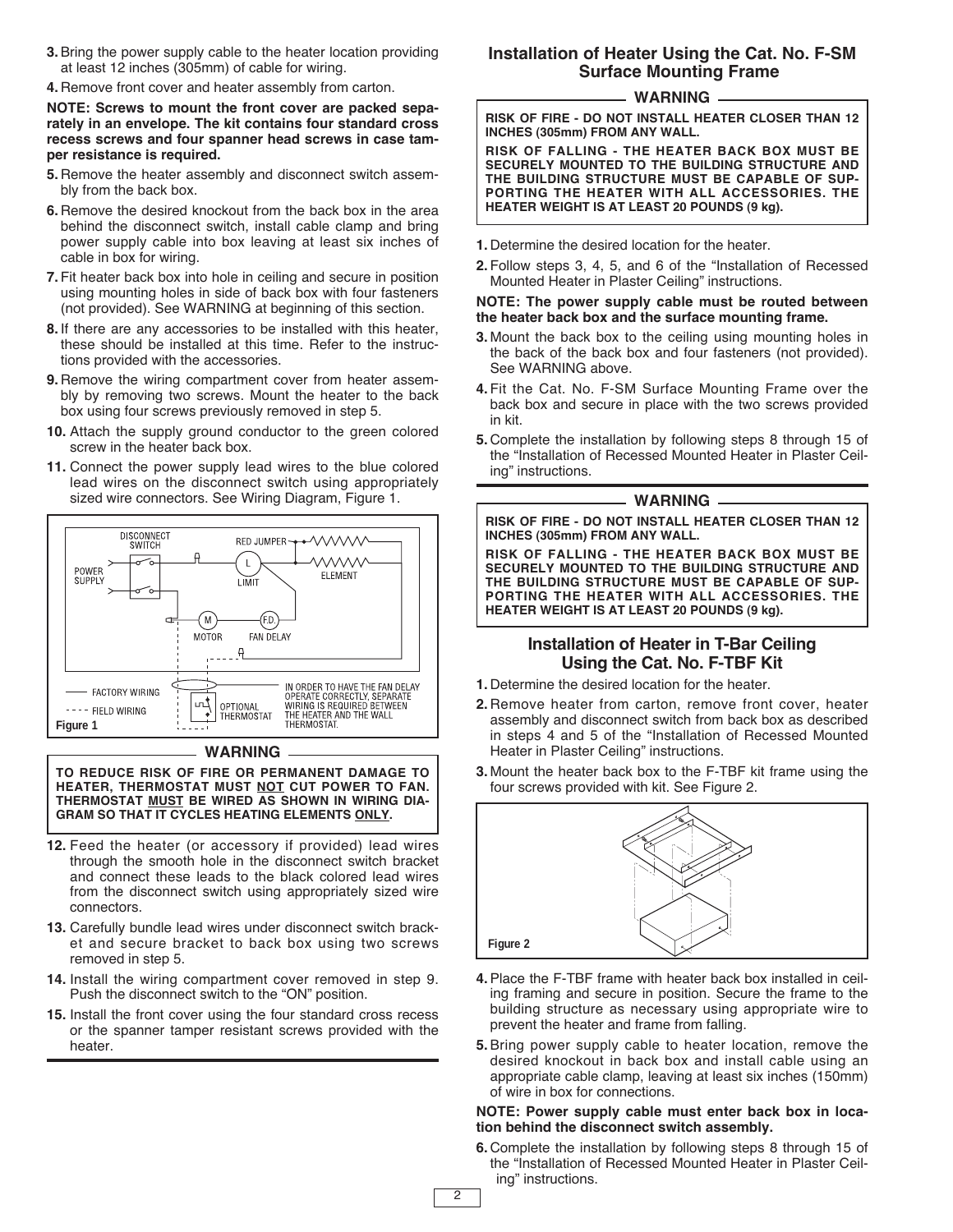## **Heater Check-Out and Operation**

- **1.** Turn the thermostat that is provided to control the heater to the full counter-clockwise direction (LO or OFF setting).
- **2.** Turn power to heater ON at main service panel.
- **3.** Check heater to confirm it is not operating.
- **4.** Turn thermostat to the full clockwise positon (HI setting). This should energize the heater. In a short time, the fan should come on and warm air should flow from the heater.

**NOTE: This heater is provided with a fan delay control that allows the heating element to warm prior to the fan coming on. This delay will also allow the fan to operate for a short period after the heating element has been turned off to remove the residual heat from the heater.**

**5.**After the room has reached the desired temperature, adjust the thermostat back to the desired temperature setting. In a short time, the fan should turn off.

**NOTE: For the best results, the heater should be left "ON" constantly during the heating season as the thermostat, when properly set, will maintain the desired temperature.**

### **Maintenance and Cleaning**

#### **Maintenance**

Your heater is designed for years of trouble-free operation and requires no special maintenance other than occasional cleaning. The motor is permanently lubricated.

#### **Cleaning**

Once each year, the heater should be cleaned to remove dust and other foreign material which has collected during the heating season, as follows:

- **1.** Turn power off at main switch.
- **2.** Remove grille by removing four screws and turn disconnect switch to the "OFF" position.
- **3.** Use vacuum cleaner with brush attachment to remove dust and dirt that has accumulated in heater (especially around heating element and fan blade). Do not use water or any cleaners to clean heater components.
- **4.**After cleaning, turn disconnect switch to the "ON" position.
- **5.** Replace grille.
- **6.** Wipe grille clean with a damp cloth. DO NOT use waxes or any cleaners that leave a residue since these may discolor during heater operaton.
- **7.** Turn the main line switch on at the switch panel to restore power to heater. The heater is now ready for another season of operation.

## **Renewal Part Indentificaiton**



| Ref. No.       | <b>Description</b>        | <b>Part Number</b> |
|----------------|---------------------------|--------------------|
|                | Back Box                  | 1203-2015-000      |
| 2              | <b>Front Cover</b>        | 1402-2149-000      |
| 3              | Motor, 208V               | 3900-2010-000      |
| 3              | Motor, 240/277V           | 3900-2010-001      |
| 3              | Motor, 120V               | 3900-2010-003      |
| $\overline{4}$ | Fan Panel                 | 4513-2042-000      |
| 5              | Motor Mount               | 310914002          |
| 6              | High Limit                | 410169001          |
| 7              | Fan Delay                 | 410074000          |
| 8              | <b>Disconnect Switch</b>  | 410170001          |
| 9              | Disconnect Switch Bracket | 1215-2058-000      |
| 10             | Element-1500W, 120V       | 302012827          |

| Ref. No. | <b>Description</b>     | <b>Part Number</b> |
|----------|------------------------|--------------------|
| 10       | Element-1500W, 277V    | 302015006          |
| 10       | Element- 2000W, 208V   | 302015001          |
| 10       | Element- 2000W, 240V   | 302015002          |
| 10       | Element- 2000W, 277V   | 302015003          |
| 10       | Element- 3000W, 277V   | 302012006          |
| 10       | Element- 4000W, 208V   | 302012007          |
| 10       | Element- 4000W, 240V   | 302012008          |
| 10       | Element- 4000W, 277V   | 302012009          |
| 10       | Element- 4800W, 240V   | 302012010          |
| 10       | Element- 4800W, 277V   | 302012011          |
| 11       | Fan Blade              | 490030103          |
| 12       | Wire Compartment Cover | 4513-2037-000      |

**NOTE: Always order by "Part Number", never by "Ref. No."**

3